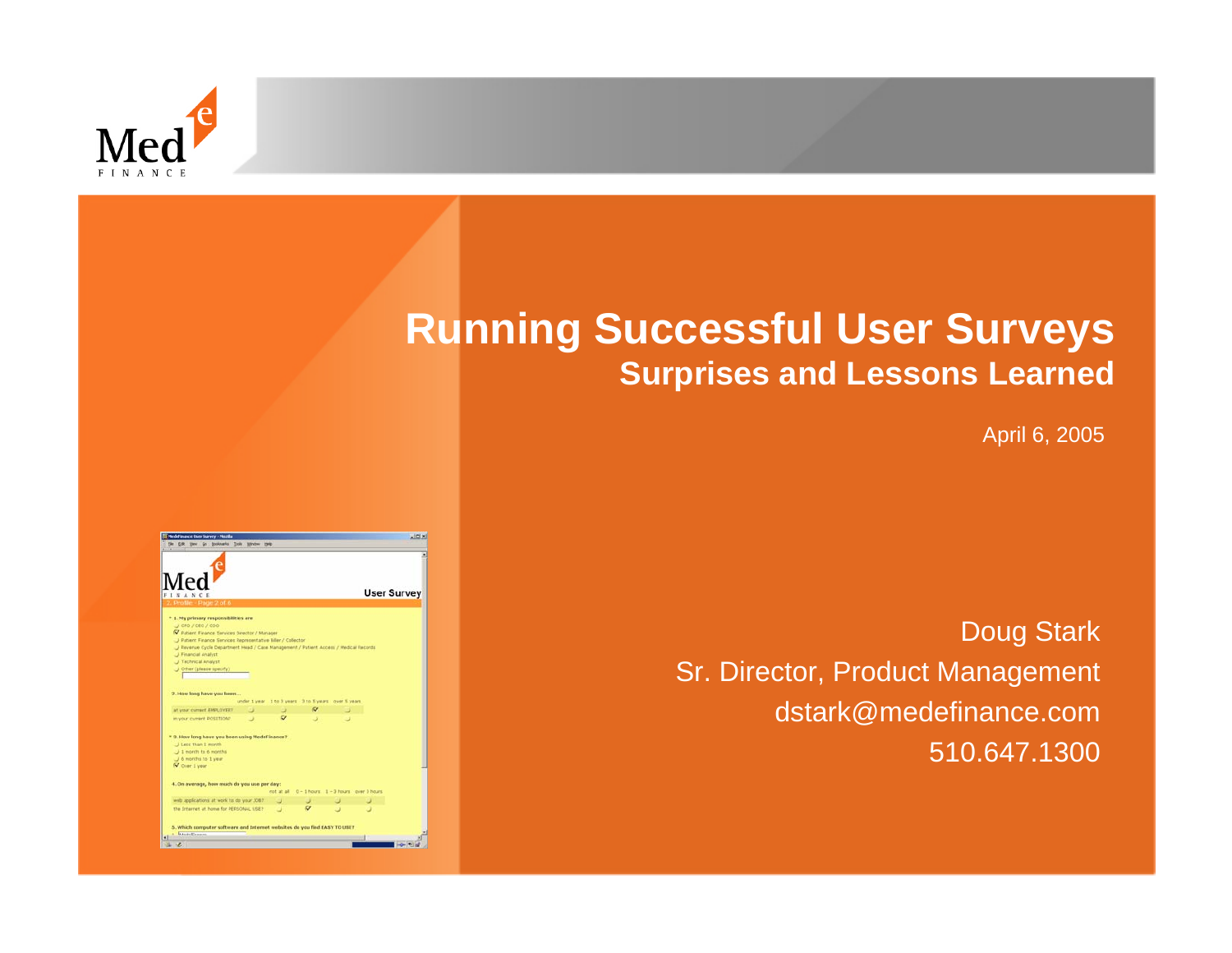

## Fast facts about MedeFinance

- **Our survey process**
- **Key survey questions**
- Surprises & Next time…

©2005 MedeFinance. Confidential & Proprietary /**1**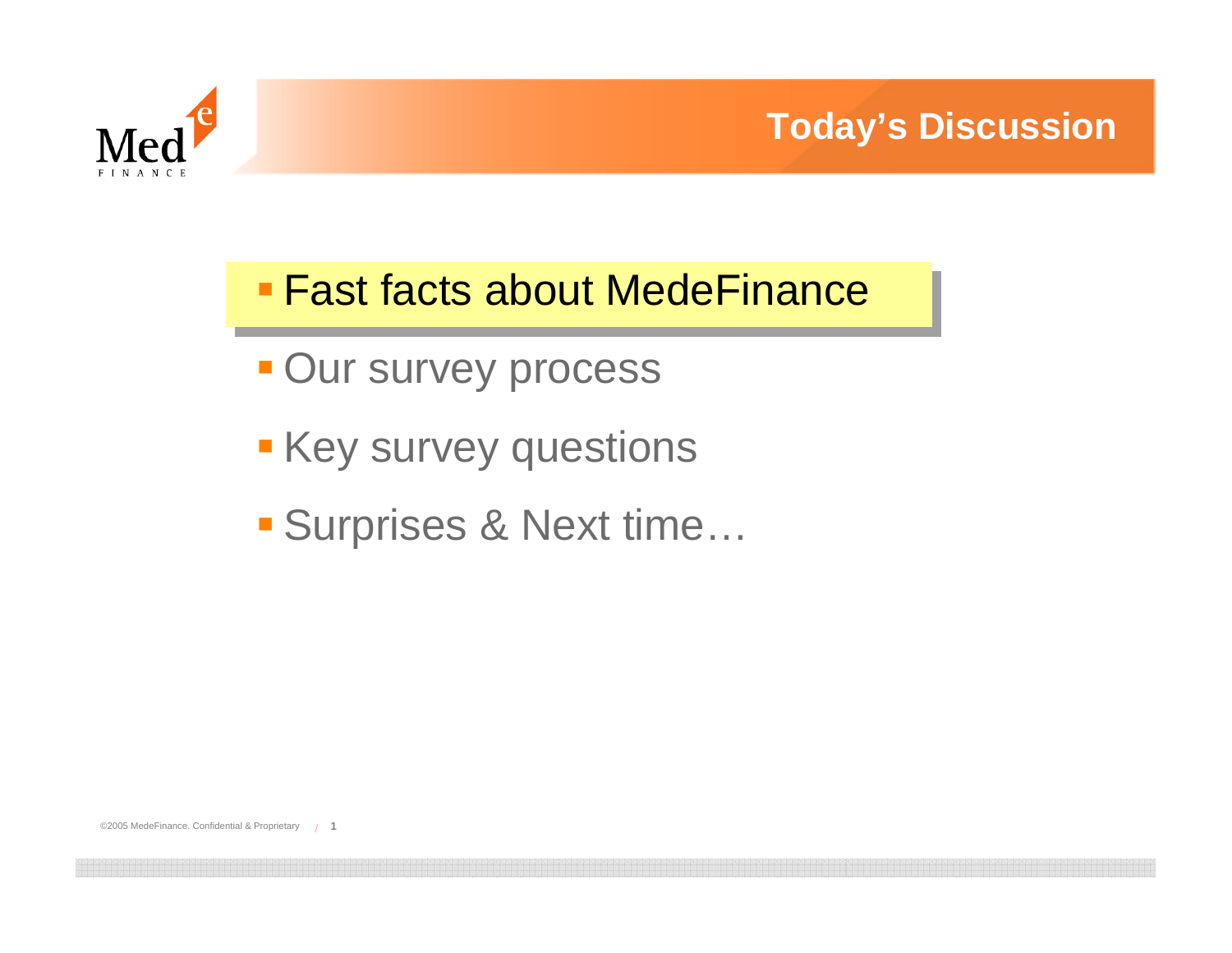

| <b>E</b> Founded       | By Jim Quist in 1994                                   |
|------------------------|--------------------------------------------------------|
| <b>- Who We Are</b>    | Web analytic software and client services provider     |
| <b>- What We Do</b>    | Help financial executives improve performance          |
| <b>- How We Do It</b>  | Our Performance On Demand Service                      |
|                        | 1) Adaptive Web Analytics – personalized               |
|                        | 2) Instant, on demand IT environment and               |
|                        | 3) Client services – deep healthcare domain experience |
| <b>- Headquartered</b> | Emeryville, CA                                         |
| <b>- Ownership</b>     | Private, Profitable, 100% Growth Each of Last 3 Years  |
| <b>- Clients</b>       | Over 400 hospitals100% Healthcare Focused              |
|                        |                                                        |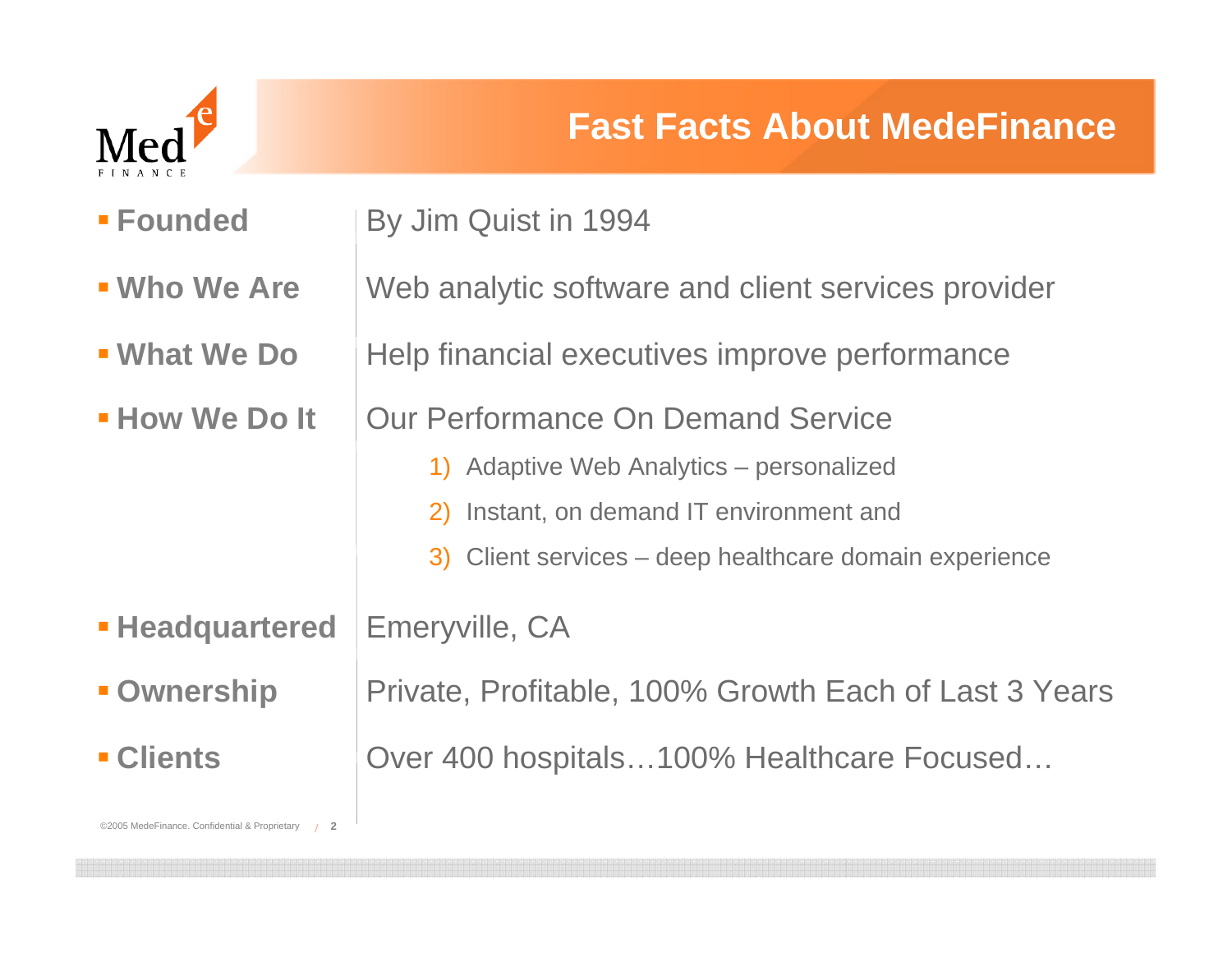



#### MedeFinance Performance OnDemand<sup>™</sup>



©2005 MedeFinance. Confidential & Proprietary /**3**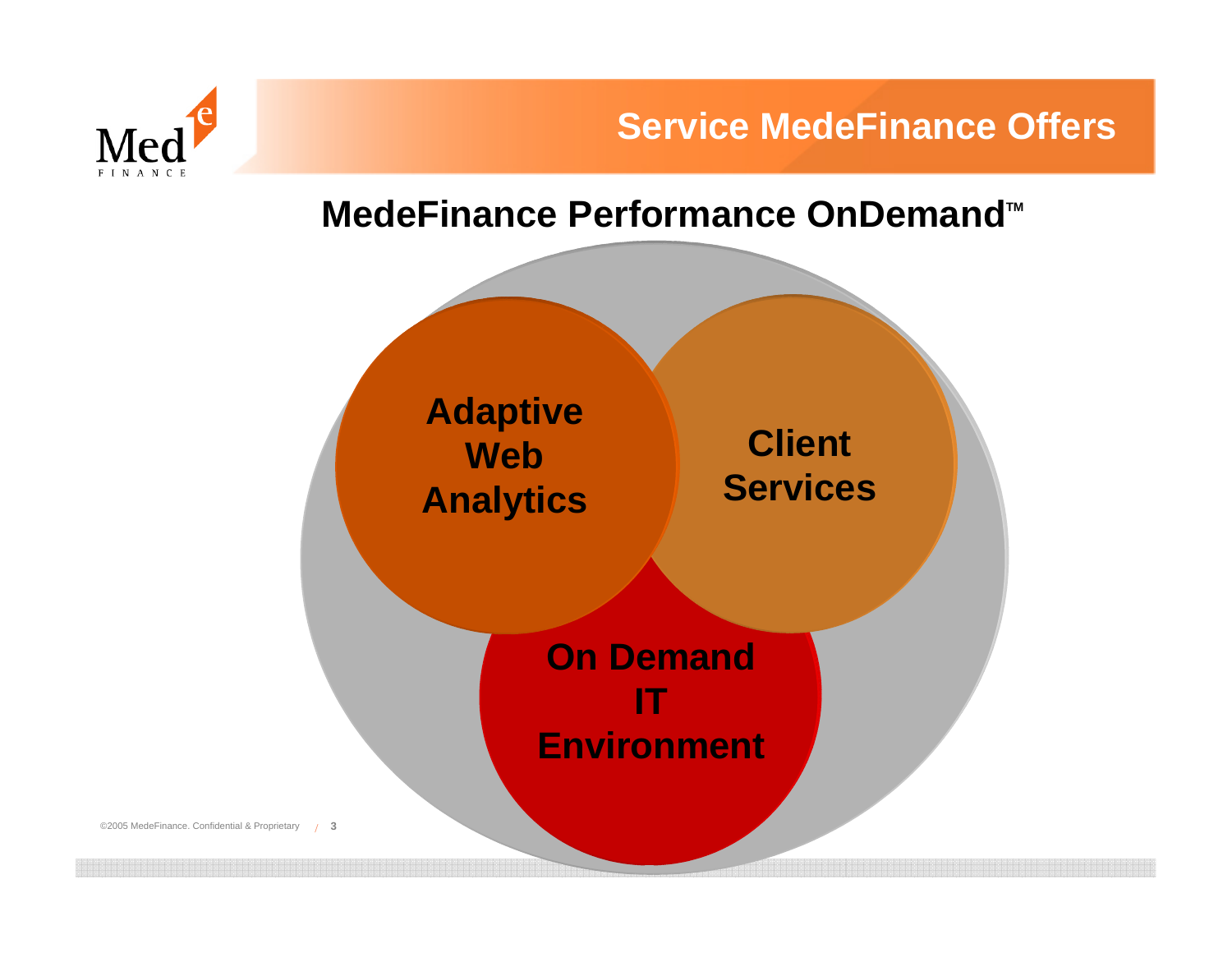

#### **A Few MedeFinance Clients**

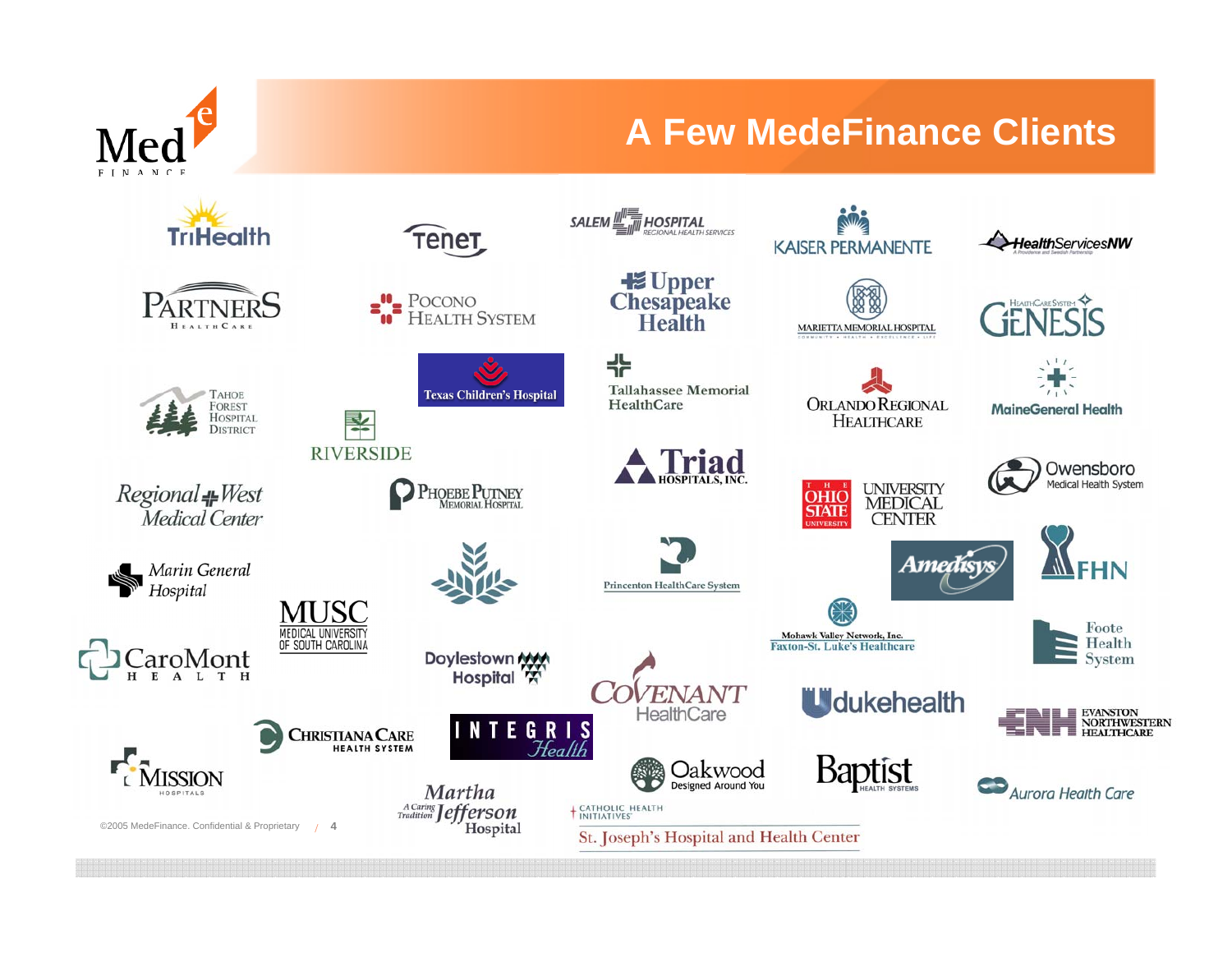

- Fast facts about MedeFinance
- **Our survey process**
- **Key survey questions**
- Surprises & Next time…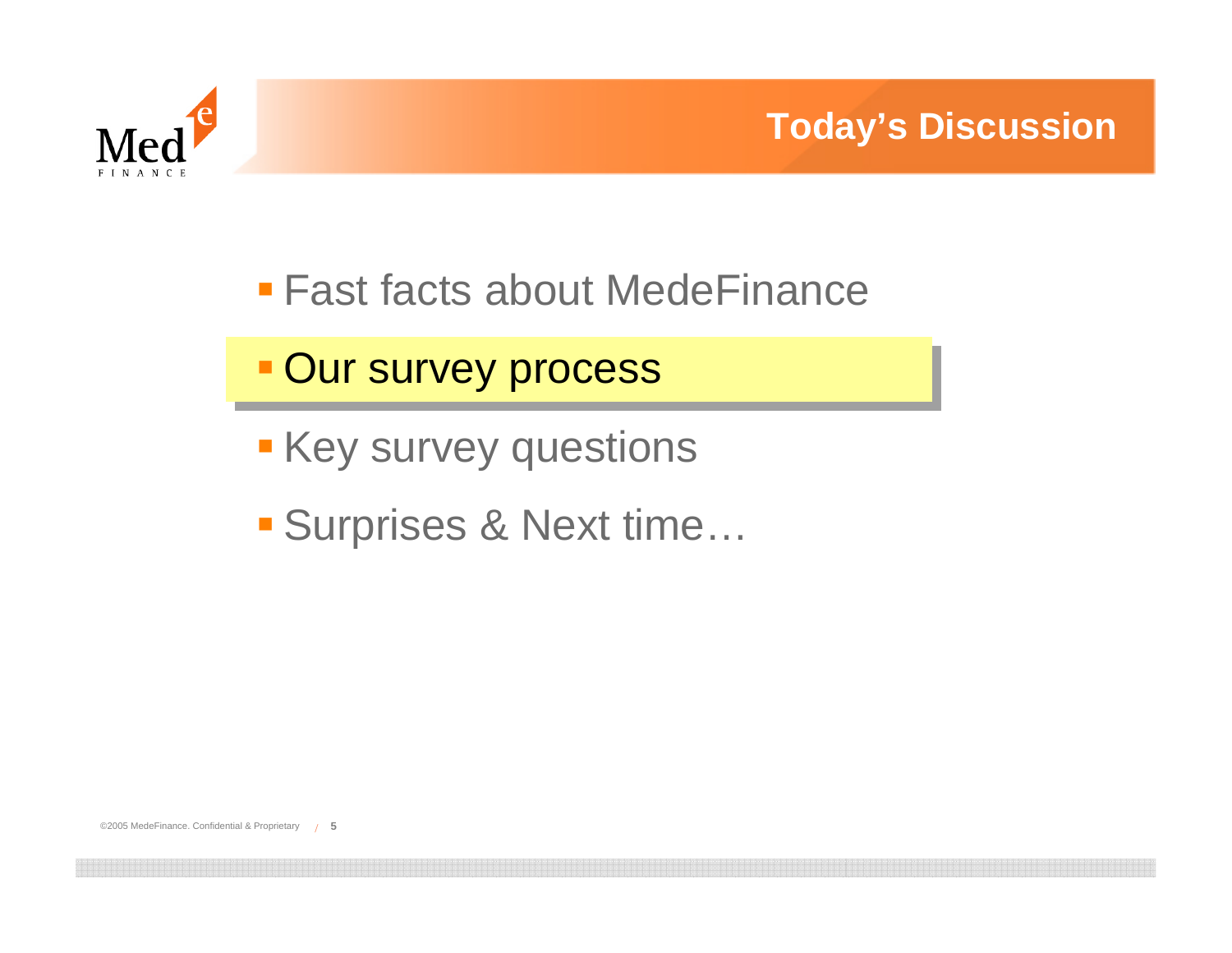

| <b>Week1</b> | Week <sub>2</sub> | .<br>Week 3 | <b>Week</b> | Week 5 | Week 6 | <b>Week</b><br>-- | بامم ا<br>- 0<br>V CCN. |
|--------------|-------------------|-------------|-------------|--------|--------|-------------------|-------------------------|
|              |                   |             |             |        |        |                   |                         |
|              |                   |             |             |        |        |                   |                         |



## **1) Determine the Objectives**

- ¾ Measure end-user satisfaction with services & product
- ¾ Measure the company's perception
- ¾Gather input on future product enhancements
- ¾Deepen knowledge about our user base
- ¾Gain experience with direct user surveys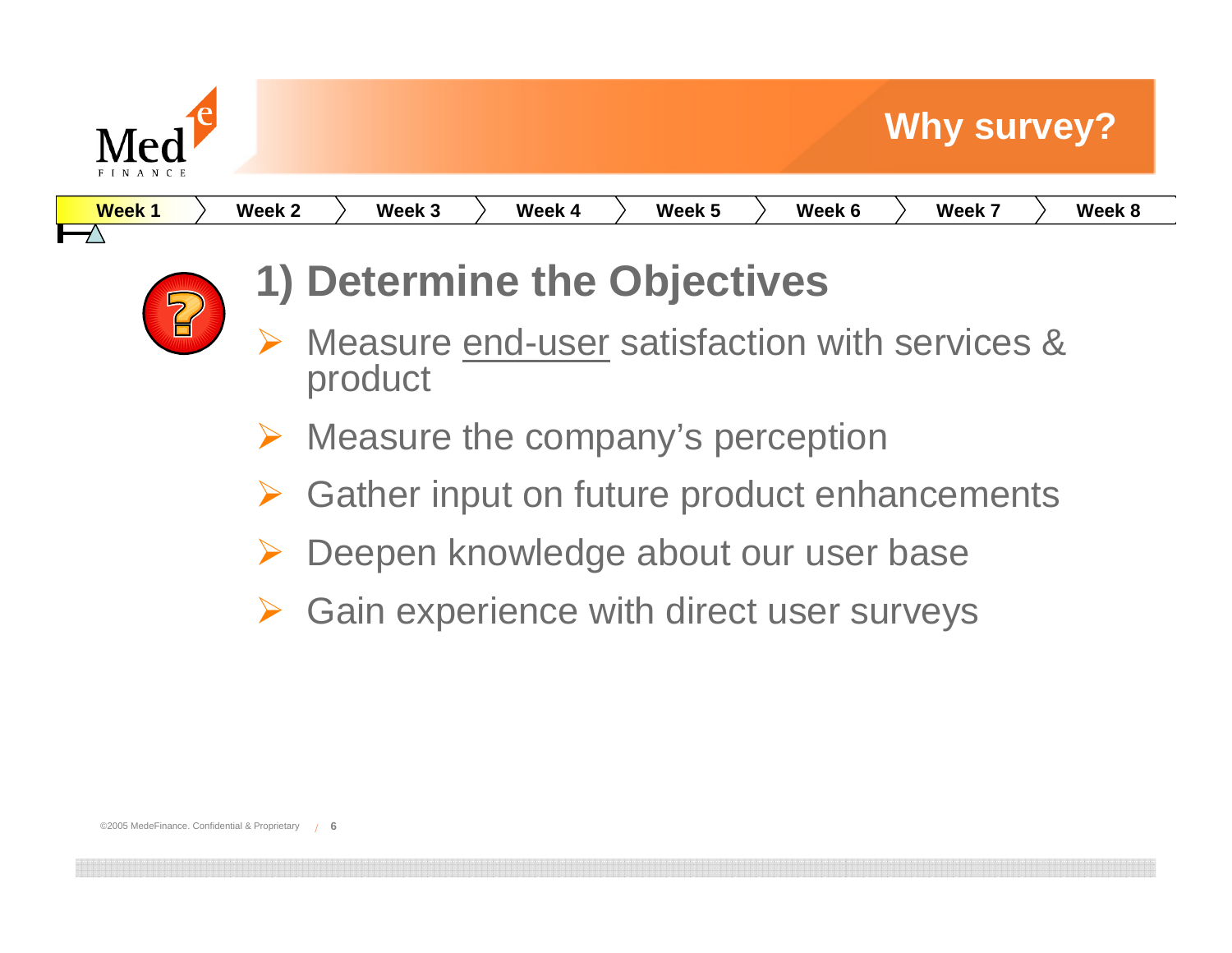

**Week 1**

# **What defines success? Week 2 Week 3 Week 4 Week 5 Week 6 Week 7 Week 8 2) Establish Survey Goals**  $\triangleright$  10 – 15 minutes to complete ¾Response rate of 20 – 25%

¾Complete in time for roadmap planning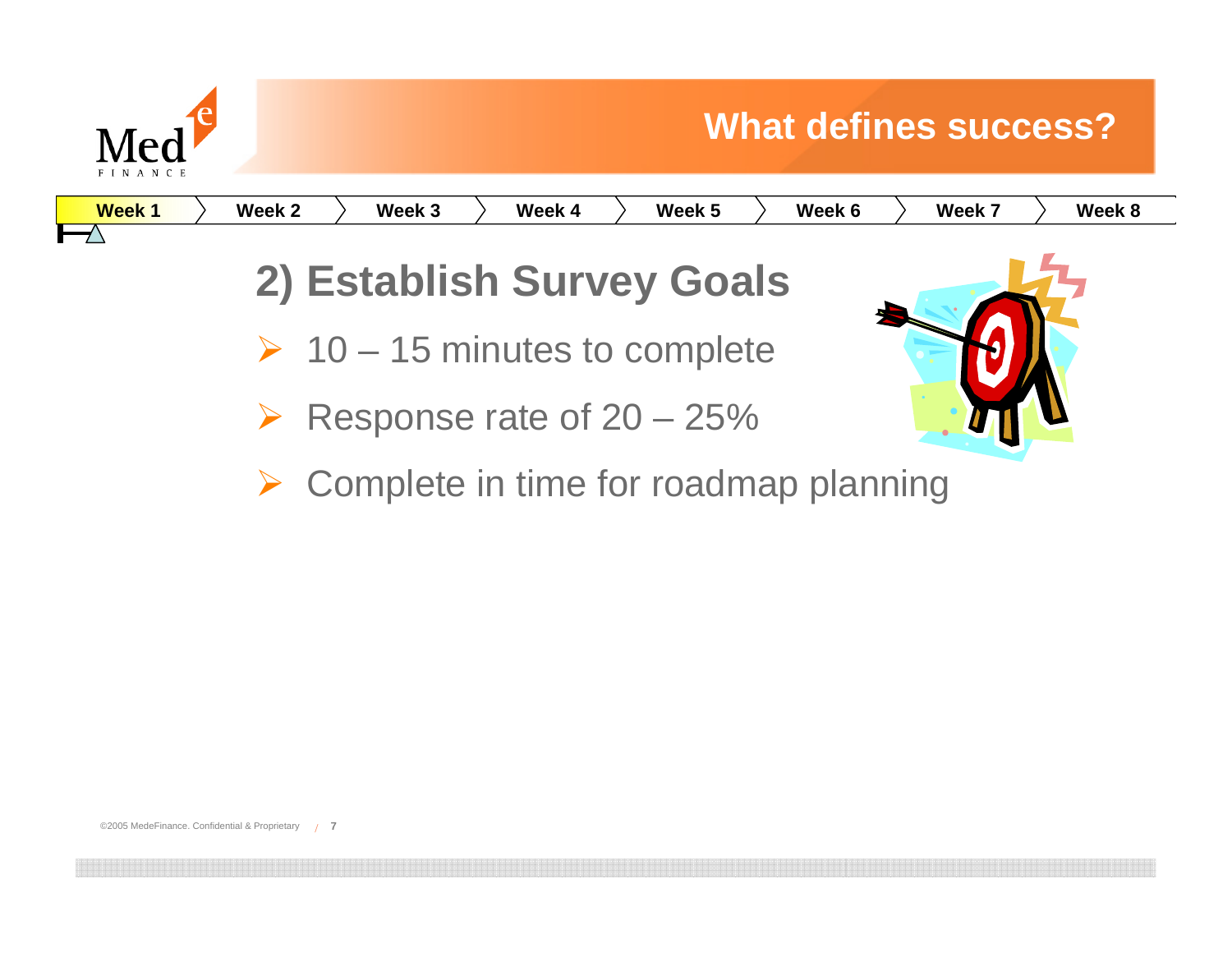

### **What's important to know?**

**Week 1Week 2 Week 3 Week 4 Week 5 Week 6 Week 7 Week 8**

- **3) Create Survey Questions**
- ¾ 50 initial questions created for:
	- $\mathcal{L}_{\mathcal{A}}$ User Profile
	- $\mathbf{r}$ **Services**
	- $\mathcal{L}_{\mathcal{A}}$ Product Functionality
	- $\mathcal{L}_{\mathcal{A}}$ Future Functionality
	- Open Feedback & Optional Self Identification
	- ~75% Quantitative vs. ~25% Qualitative
- ¾ Cross-functional team wrote questions
	- П Product Management / Client Services / Account Management / Executives



35 Qs

50 Qs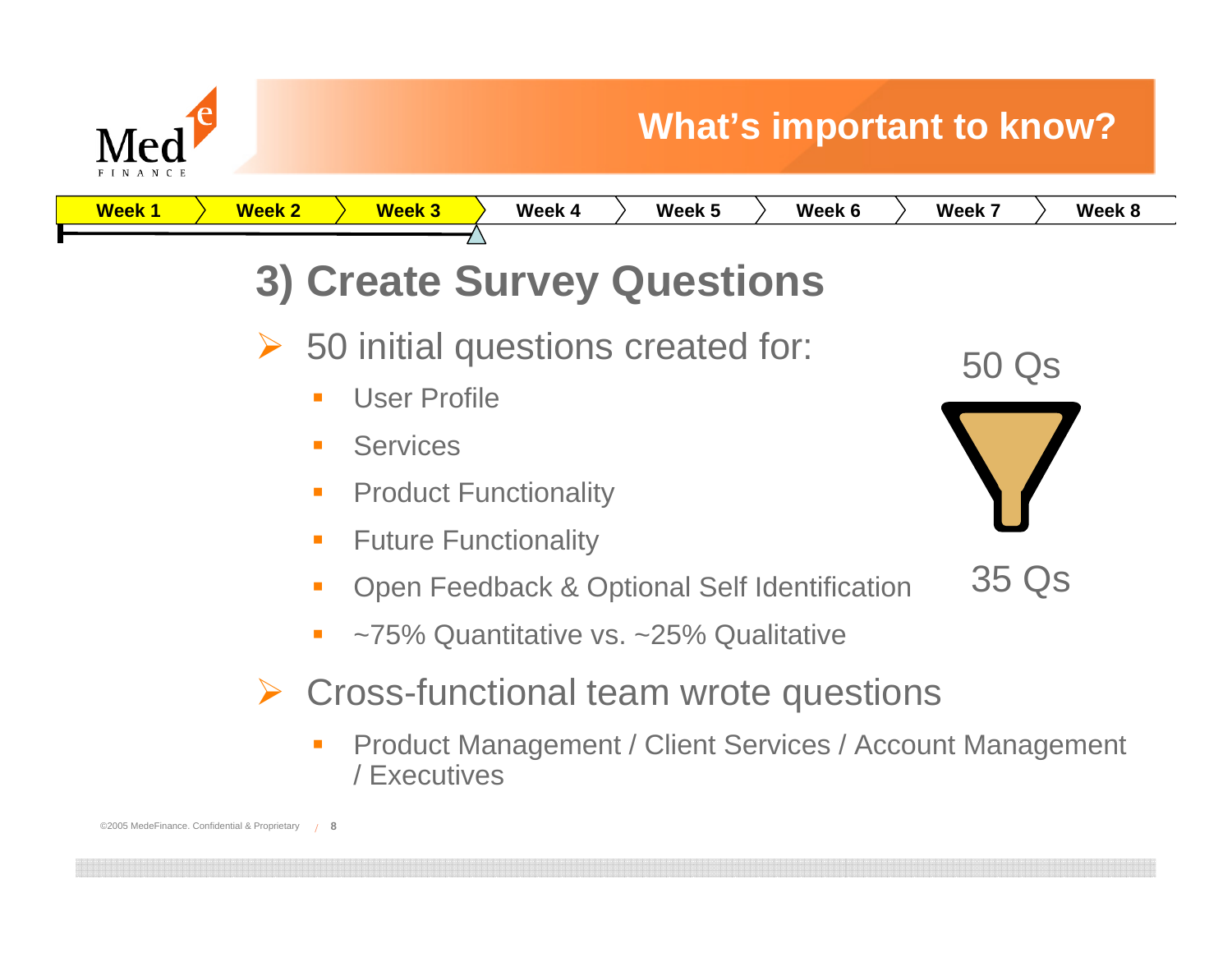



¾There are many options on the market

- ¾ Key considerations:
	- Advanced Analysis
	- $\overline{\phantom{a}}$ Anonymous Responses
	- $\mathcal{L}_{\mathcal{A}}$ **Branching**
	- $\mathcal{L}_{\mathcal{A}}$ Branding & Easy to Use
	- $\mathcal{L}_{\mathcal{A}}$ Cost

**SurveyMonkey.com** 

- Ŧ Email Distribution
- $\mathbb{R}^n$ Export Functionality
- $\mathcal{L}_{\mathrm{eff}}$ **Graphics**
- П Response Tracking
- $\mathcal{L}_{\mathcal{A}}$ Unsubscribe/Remove



©2005 MedeFinance. Confident Survey Monkey.com







zoomerang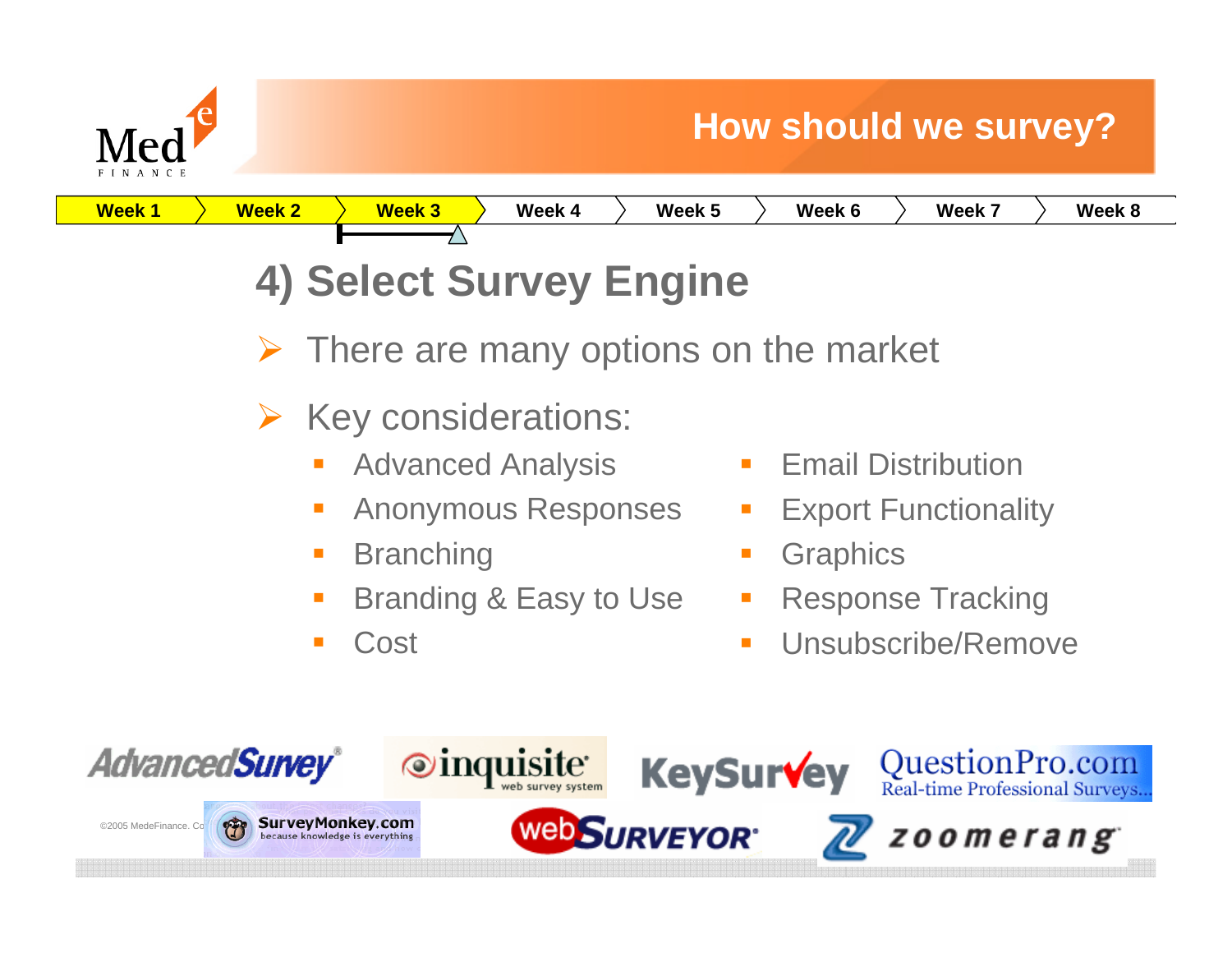

### **Is it easy to read and use?**

| <b>Week1</b><br><b>Week 2</b><br><b>Week 3</b>                                                                                                   | Week 4                                                                | Week 5              | Week 6         |           | Week 7                | Week 8      |
|--------------------------------------------------------------------------------------------------------------------------------------------------|-----------------------------------------------------------------------|---------------------|----------------|-----------|-----------------------|-------------|
|                                                                                                                                                  |                                                                       |                     |                |           |                       |             |
|                                                                                                                                                  |                                                                       |                     |                |           |                       |             |
| <b>The Survey:</b><br>$\overline{\phantom{a}}$                                                                                                   |                                                                       |                     |                |           |                       |             |
| MedeFinance User Survey - Mozilla                                                                                                                | $-12 \times$                                                          |                     |                |           |                       |             |
| File Edit View Go Bookmarks Tools Window Help                                                                                                    |                                                                       |                     |                |           |                       |             |
|                                                                                                                                                  |                                                                       |                     |                |           |                       |             |
|                                                                                                                                                  |                                                                       |                     |                |           |                       |             |
|                                                                                                                                                  |                                                                       |                     |                |           |                       |             |
| User Survey                                                                                                                                      |                                                                       |                     |                |           |                       |             |
| Profile - Page 2 of 6                                                                                                                            | I would recommend MedeFinance to my colleagues and/or industry peers. |                     |                |           |                       |             |
| * 1. My primary responsibilities are<br>$\bigcup$ CFO / CEO / COO                                                                                | Strongly                                                              |                     |                |           |                       |             |
| V Patient Finance Services Director / Manager                                                                                                    | Disagree                                                              | Disagree            | Neutral        | Agree     | <b>Strongly Agree</b> |             |
| Patient Finance Services Representative Biller / Collector<br>Revenue Cycle Department Head / Case Management / Patient Access / Medical Records |                                                                       |                     |                |           |                       |             |
| Financial Analyst                                                                                                                                |                                                                       |                     |                |           |                       |             |
| Technical Analyst<br>Other (please specify)                                                                                                      | Overall how satisfied are you with MedeFinance?                       |                     |                |           |                       |             |
|                                                                                                                                                  | Extremely                                                             |                     |                |           | Extremely             |             |
| 2. How long have you been                                                                                                                        | <b>Dissatisfied</b>                                                   | <b>Dissatisfied</b> | <b>Neutral</b> | Satisfied | Satisfied             |             |
| under 1 year 1 to 3 years 3 to 5 years over 5 years                                                                                              |                                                                       |                     |                |           |                       |             |
| $\sigma$<br>at your current EMPLOYER?<br>$\sigma$<br>$\Box$                                                                                      |                                                                       |                     |                |           |                       |             |
| in your current POSITION?                                                                                                                        |                                                                       |                     |                |           |                       |             |
| * 3. How long have you been using MedeFinance?                                                                                                   |                                                                       |                     |                |           |                       |             |
| Less than 1 month<br>$\Box$ 1 month to 6 months                                                                                                  |                                                                       |                     |                |           |                       |             |
| $\Box$ 6 months to 1 year                                                                                                                        | Please grade the effectiveness of the following features:             |                     |                |           |                       |             |
| $\mathcal N$ Over 1 year                                                                                                                         |                                                                       | F                   | D              | С         | B<br>Δ                | Do not usel |
| 4. On average, how much do you use per day:                                                                                                      | Reports & Charts                                                      |                     |                |           |                       |             |
| 0 - 1 hours 1 - 3 hours over 3 hours<br>not at all                                                                                               |                                                                       |                     |                |           |                       |             |
| web applications at work to do your JOB?<br>$\sigma$<br>the Internet at home for PERSONAL USE?                                                   | Drill Down to Details                                                 |                     |                |           |                       |             |
|                                                                                                                                                  | <b>Pivot Reports</b>                                                  |                     |                |           |                       |             |
| 5. Which computer software and Internet websites do you find EASY TO USE?                                                                        |                                                                       |                     |                |           |                       |             |
| <b>Modellingnon</b><br>Ł                                                                                                                         | $-1 - 2 - 1$                                                          |                     |                |           |                       |             |
|                                                                                                                                                  |                                                                       |                     |                |           |                       |             |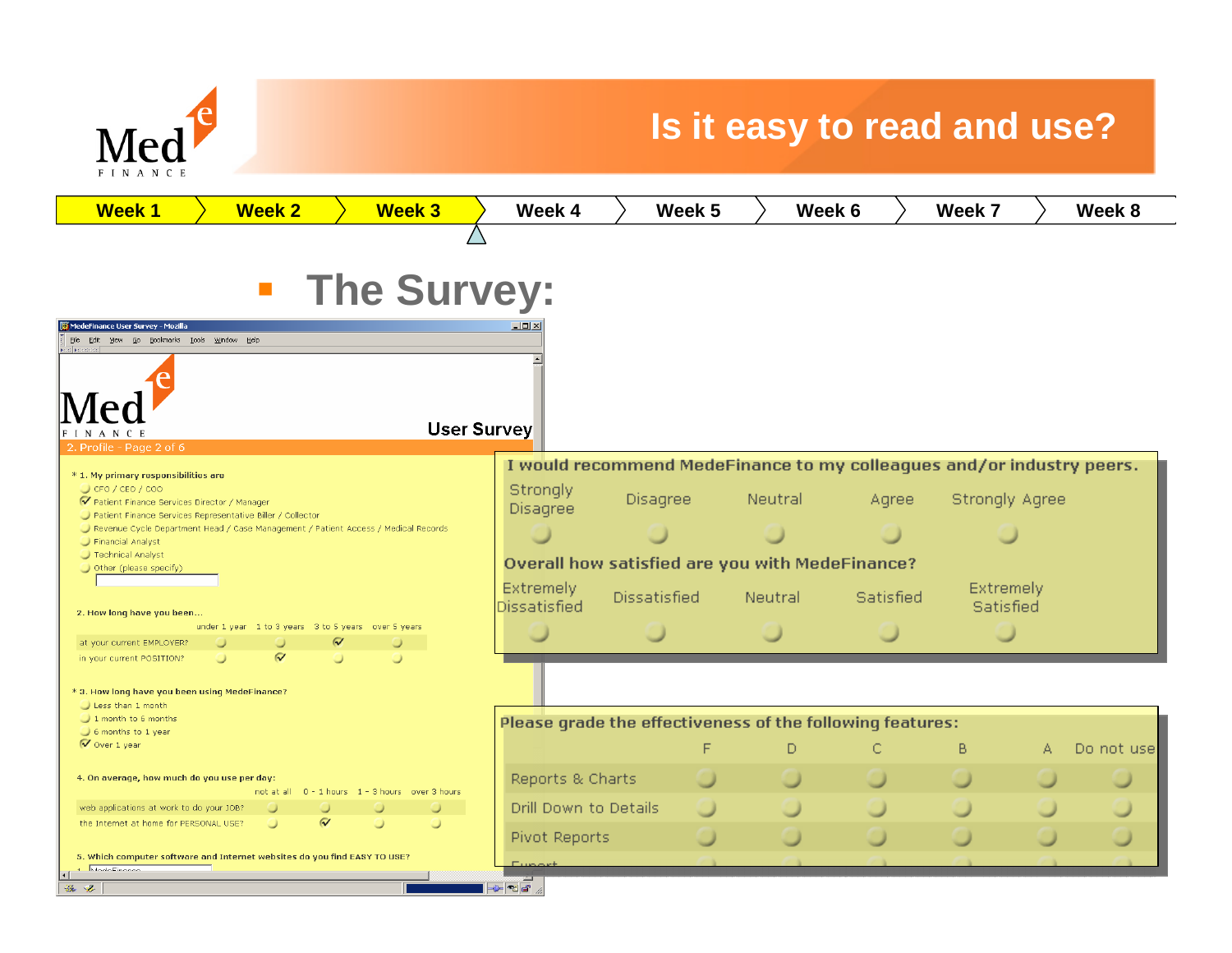



- ¾Frequent to infrequent users
- ¾Recent to past users
- ¾CFOs, Directors, Managers, Consultants
- ¾Gain customer stakeholders' permission!



Targeted users logged in: Number of times targeted users logged in:

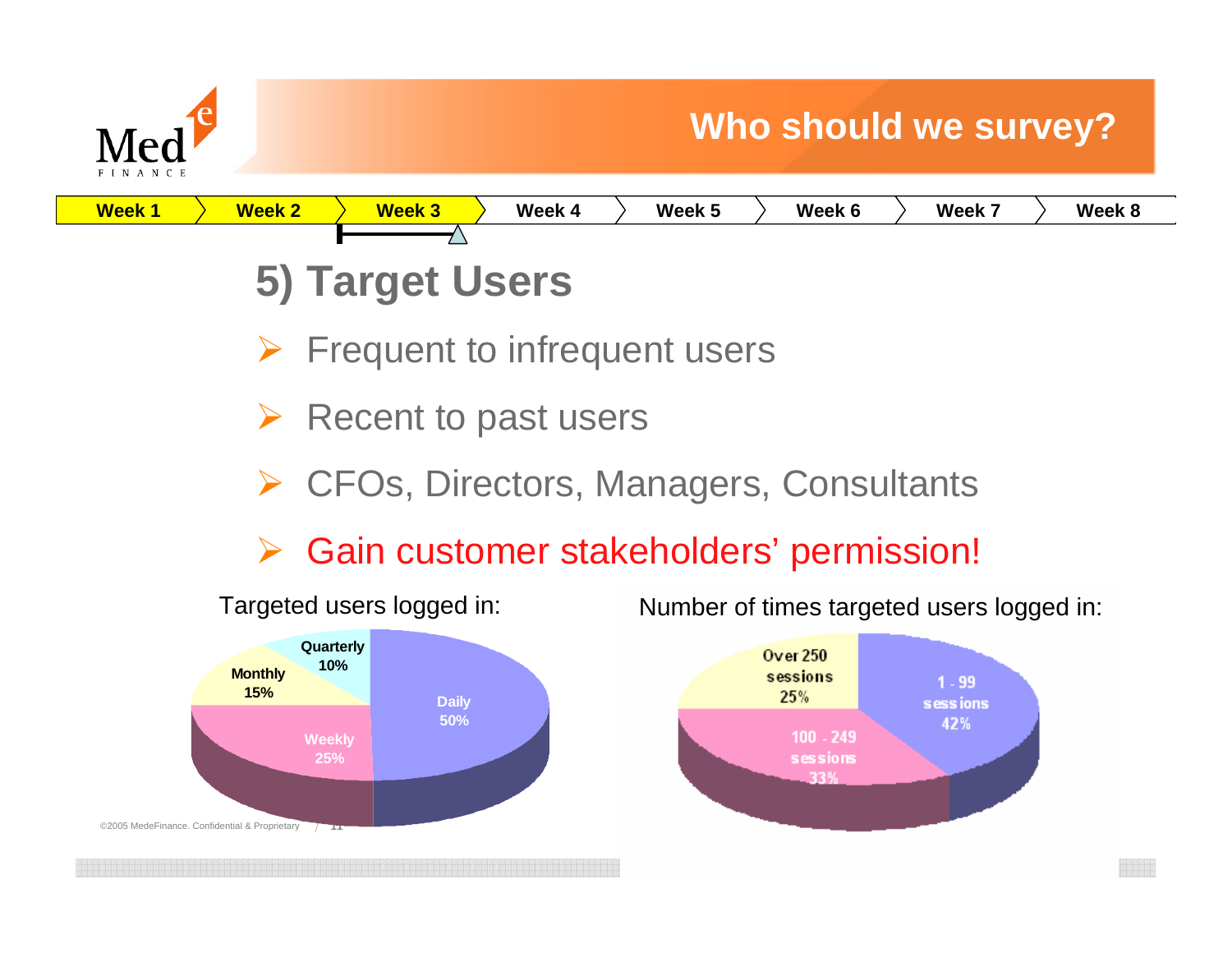

### **Why is it important?**

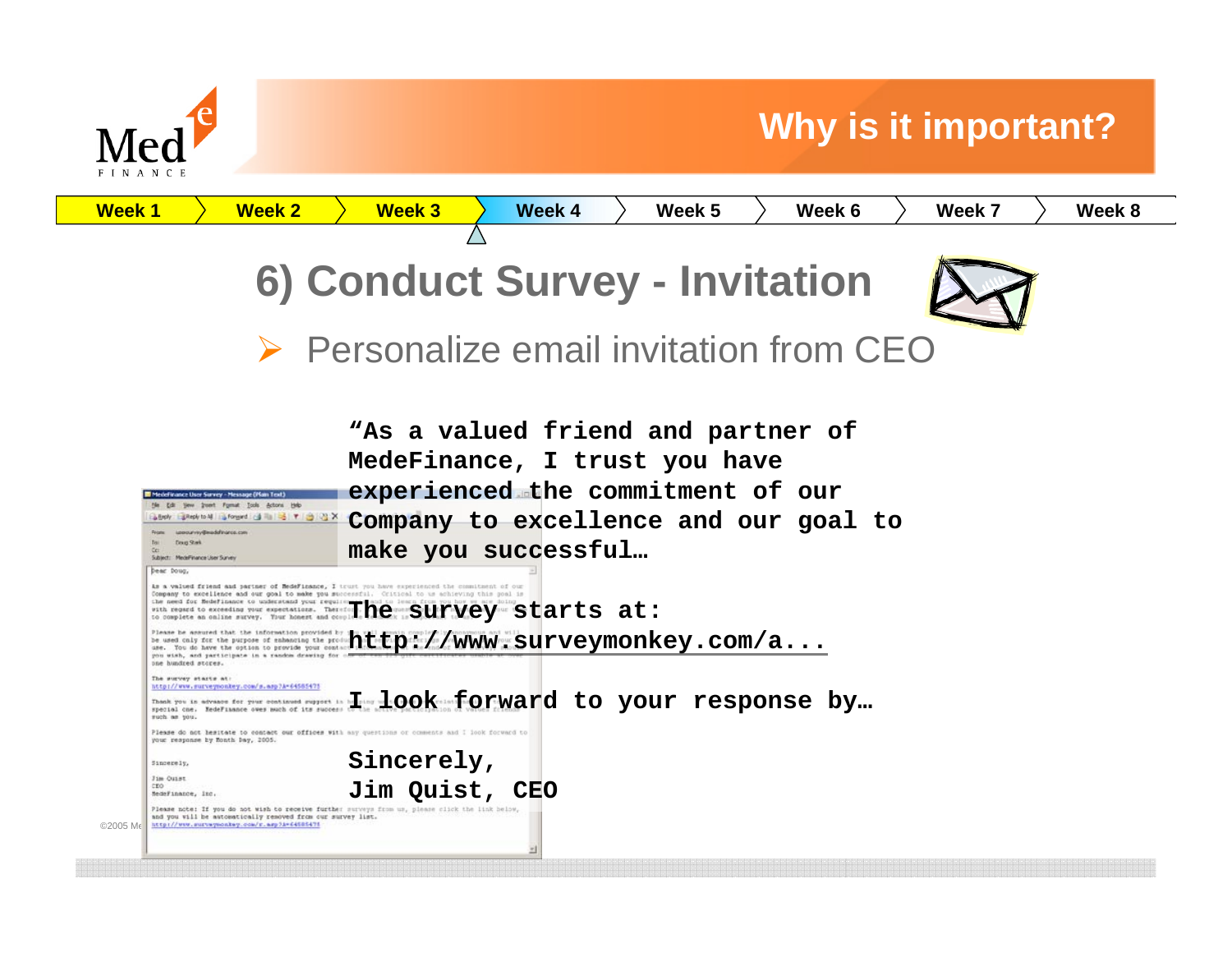

## **Did you forget?**

| <u>Week 1</u><br>Week 2                                                                                                                                                                                                                                                                                                                                                                                                                                                                                                                                                                                                                                                                                                                                               | Week 3<br>Week 4<br>Week 5<br>Week 6<br>Week 7<br>Week 8                                                                          |
|-----------------------------------------------------------------------------------------------------------------------------------------------------------------------------------------------------------------------------------------------------------------------------------------------------------------------------------------------------------------------------------------------------------------------------------------------------------------------------------------------------------------------------------------------------------------------------------------------------------------------------------------------------------------------------------------------------------------------------------------------------------------------|-----------------------------------------------------------------------------------------------------------------------------------|
|                                                                                                                                                                                                                                                                                                                                                                                                                                                                                                                                                                                                                                                                                                                                                                       |                                                                                                                                   |
|                                                                                                                                                                                                                                                                                                                                                                                                                                                                                                                                                                                                                                                                                                                                                                       | 7) Conduct Survey - Reminder                                                                                                      |
|                                                                                                                                                                                                                                                                                                                                                                                                                                                                                                                                                                                                                                                                                                                                                                       | $\triangleright$ After 7 days, we experienced a response<br>rate of $25%$                                                         |
|                                                                                                                                                                                                                                                                                                                                                                                                                                                                                                                                                                                                                                                                                                                                                                       | $\triangleright$ Reminder invitation to those who had not<br>responded boosted response rate to 35%!                              |
| <b>MIST BYX + + X N N</b><br>Likely Likeply to All Lis Forward Links<br>To: Doug Stark                                                                                                                                                                                                                                                                                                                                                                                                                                                                                                                                                                                                                                                                                | "Last week, Jim Quist, sent an online survey<br>invitationI want to follow up personally to<br>ensure you receive this invitation |
| Subject: MedeFinance Ligar Survey<br>Dear Doug,<br>As a valued friend and partner of MedeFinance, I trust you have experie<br>Company to excellence and our goal to make you successful. Critical t<br>the need for Bedefinance to understand your requirements and to learn<br>with recentd to exceeding your expectations. Therefore, I am cequanting a<br>o complete an online survey. Your honest and complete feedback is impo<br>be used only for the purpose of enhancing the product and service offerings available for your<br>ase. You do have the option to provide your contact information at the end of the survey, should<br>pou wish, and participate in a random drawing for one of ten \$25 gift certificates usable at our<br>one hundred stores. | We truly are shaping the product based on our<br>customer's direct feedback                                                       |
| The survey starts at<br>http://www.surveynontey.com/s.msp?A=6458547<br>Thank you in advance for your continued support is halping us to mak<br>special one. NedeFinance owes much of its success to the active parti-<br>ruch as you<br>Please do not hesitate to contact our offices with any questions or com                                                                                                                                                                                                                                                                                                                                                                                                                                                       | look forward to your response by                                                                                                  |
| your response by Month Day, 2005.<br>Sincerely,                                                                                                                                                                                                                                                                                                                                                                                                                                                                                                                                                                                                                                                                                                                       | Sincerely,                                                                                                                        |
| Jim Quist<br>CEO <sup>-</sup><br>SedeFinance, Inc.                                                                                                                                                                                                                                                                                                                                                                                                                                                                                                                                                                                                                                                                                                                    | Doug Stark                                                                                                                        |
| Please note: If you do not wish to receive further surveys from<br>and you will be automatically removed from our survey list.<br>http://www.aurueysonkey.com/s.asp?A=64585475                                                                                                                                                                                                                                                                                                                                                                                                                                                                                                                                                                                        | Sr. Director, Product Management                                                                                                  |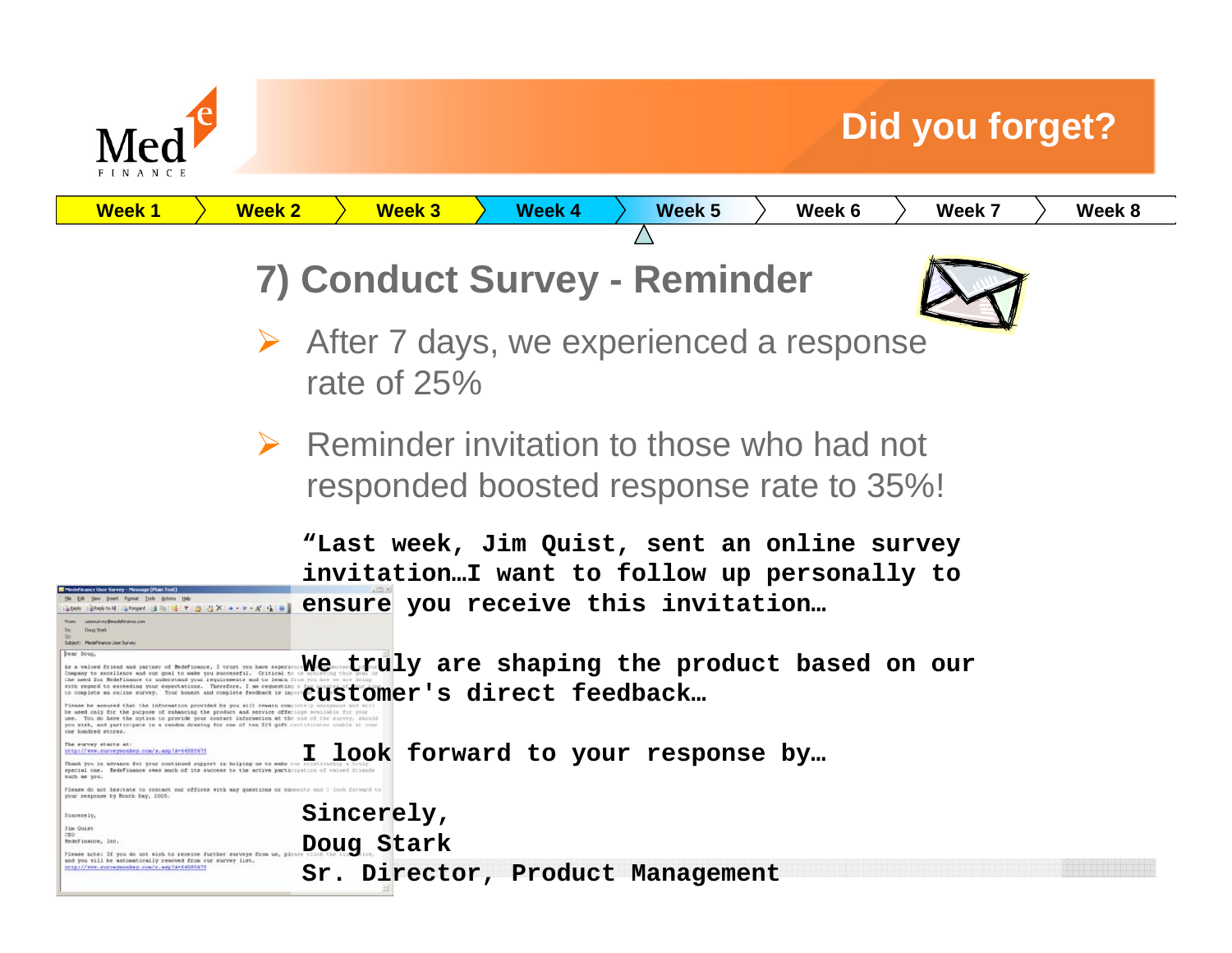

**Week 1Week 2 Week 3 Week 4 Week 5 Week 6 Week 7 Week 8**

## **8) Analyze Results**

- **▶ Determine validity**
- ¾Compare averages/means
- ¾Observe distribution
- $\triangleright$  Correlate results with conjoint analysis
- ¾ Use common sense…

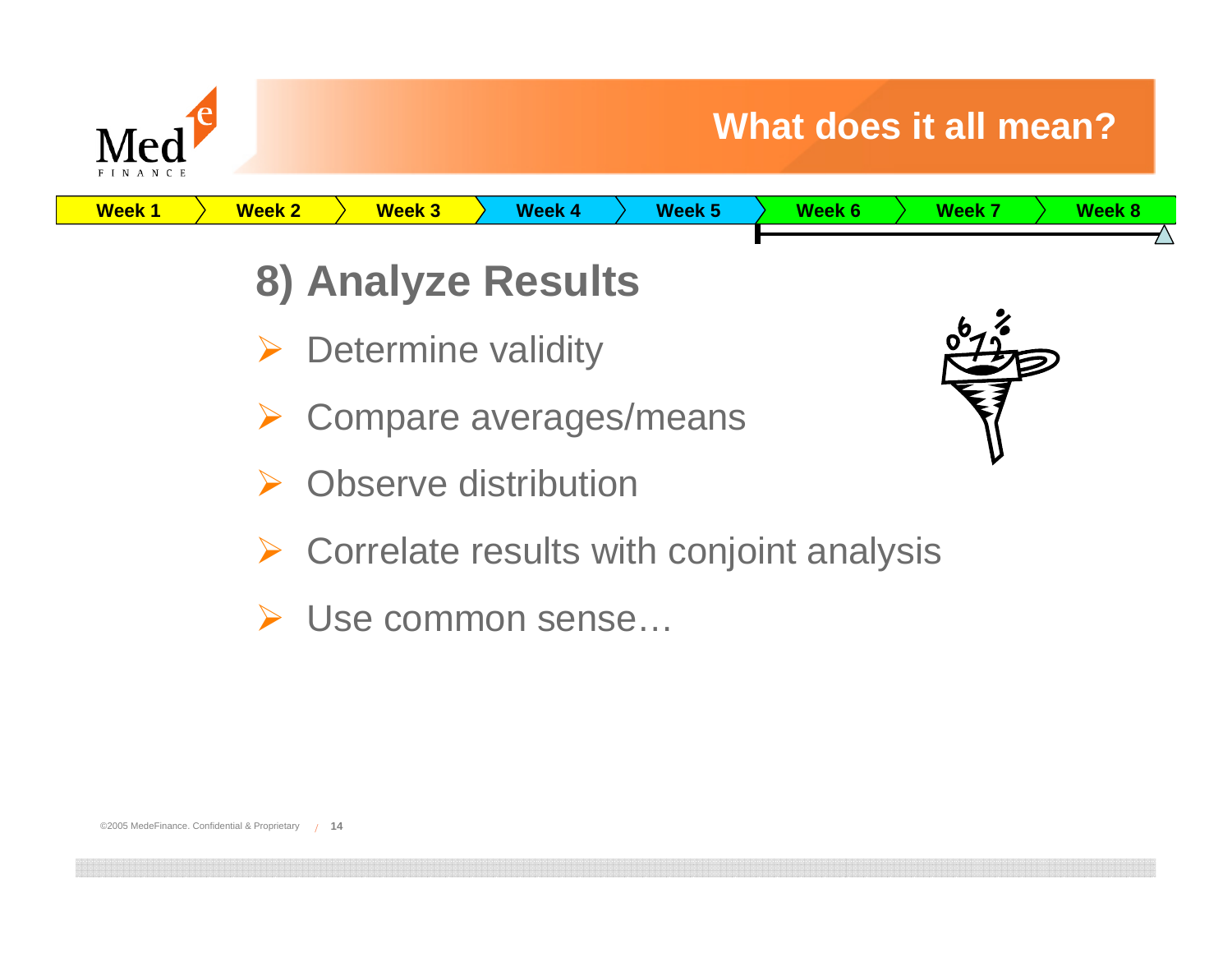

**Week 1**

## **9) Report Results**

- ¾ Share key results early!
- ¾ Don't make it a science project…
- ¾ Present results in actionable manner

**Week 2 Week 3 Week 4 Week 5 Week 6 Week 7 Week 8**

- ¾ Publish by account, function, etc…
- ¾ Provide supporting detail for outliers
- ¾ Correlate key questions with supporting and/or opposing questions

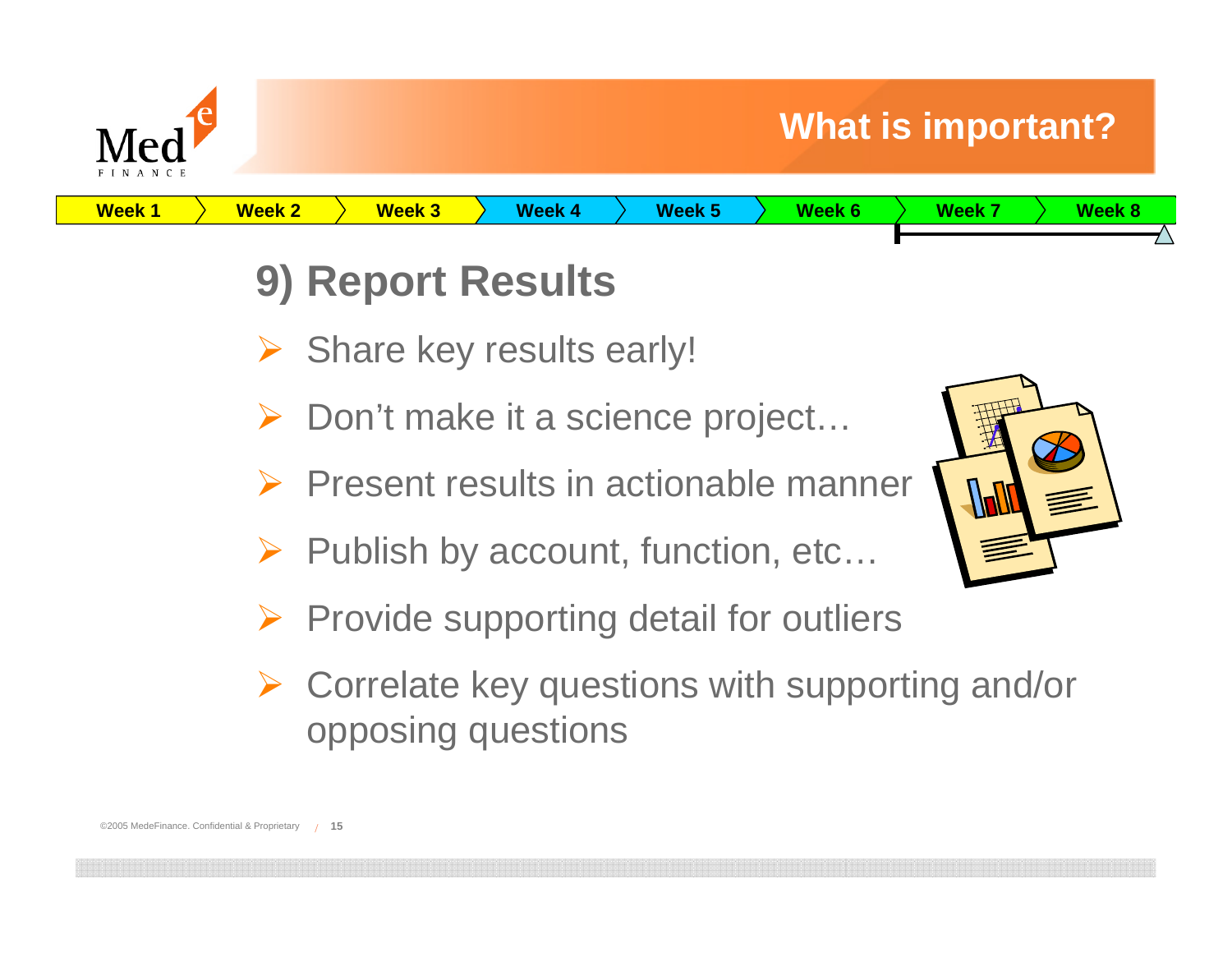

#### **How to publish the results?**

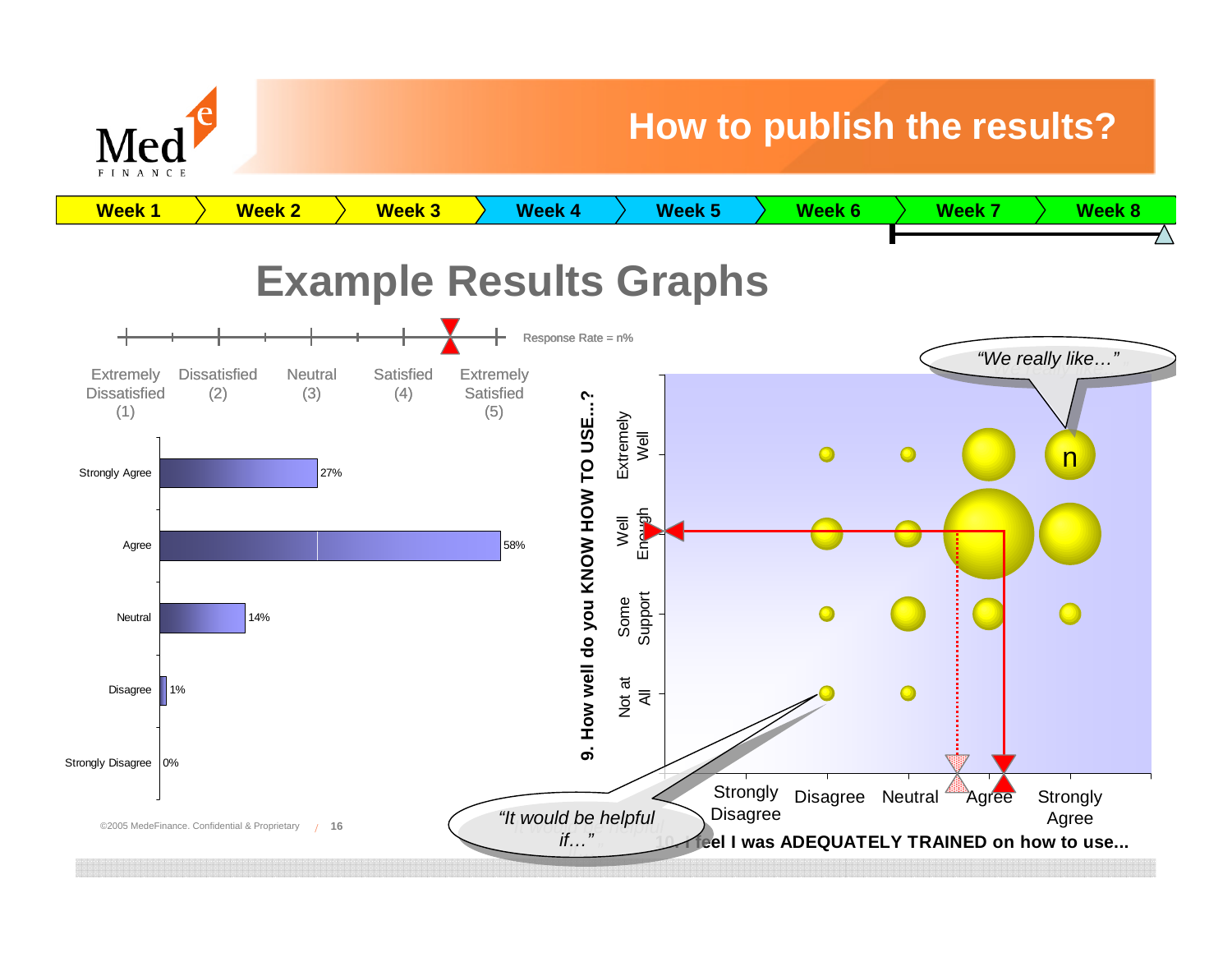



# **10) Take Action**

- Respondents expect action!
- Assign functional leads to create action plans for:
	- П Immediate, Tactical, Strategic
	- $\mathcal{L}_{\mathcal{A}}$ Product vs. Service
	- By Functional Area
- ¾ Earn a strong future response rate by responding to respondents' feedback!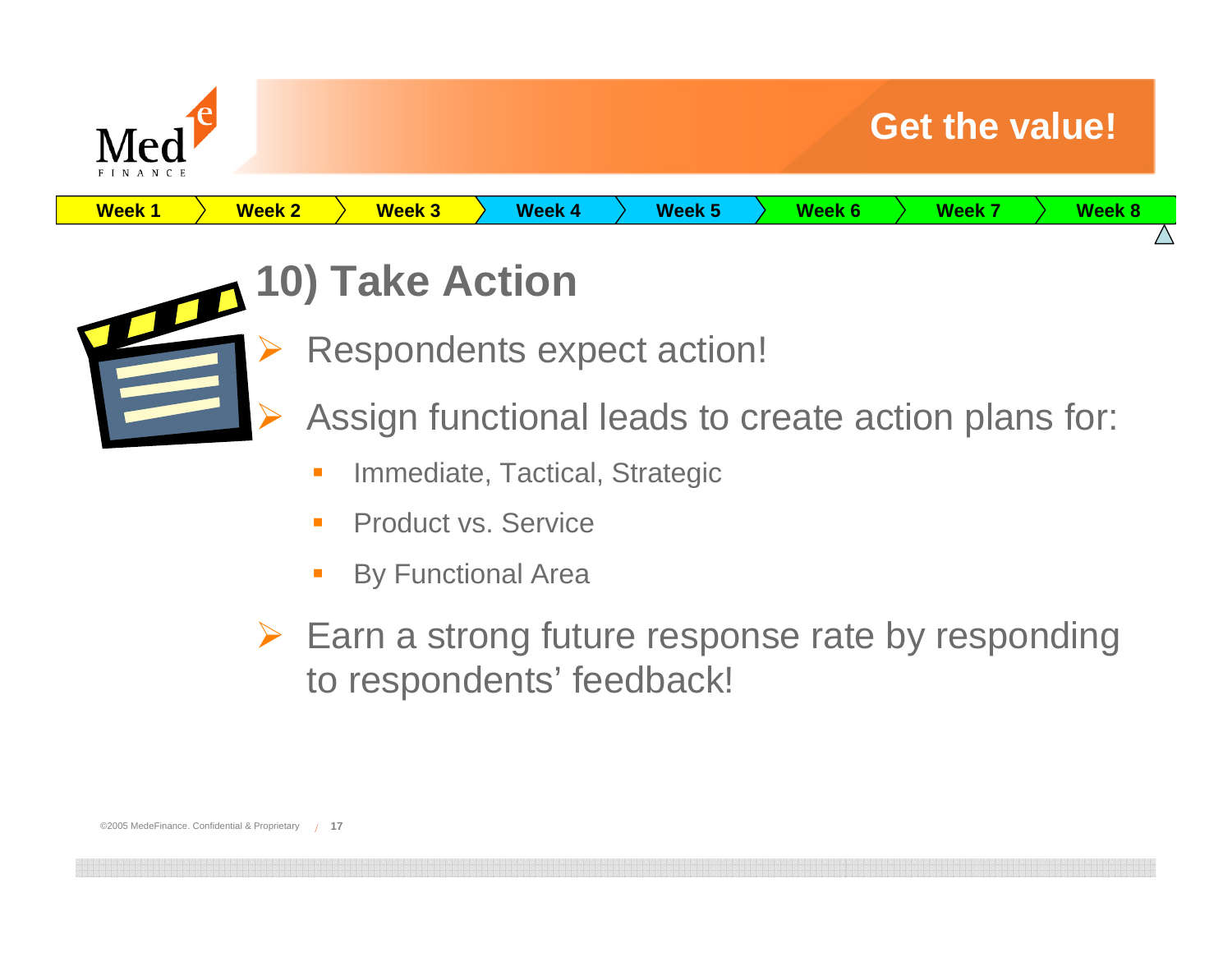

- Fast facts about MedeFinance
- **Our survey process**
- **Key survey questions**
- Surprises & Next time…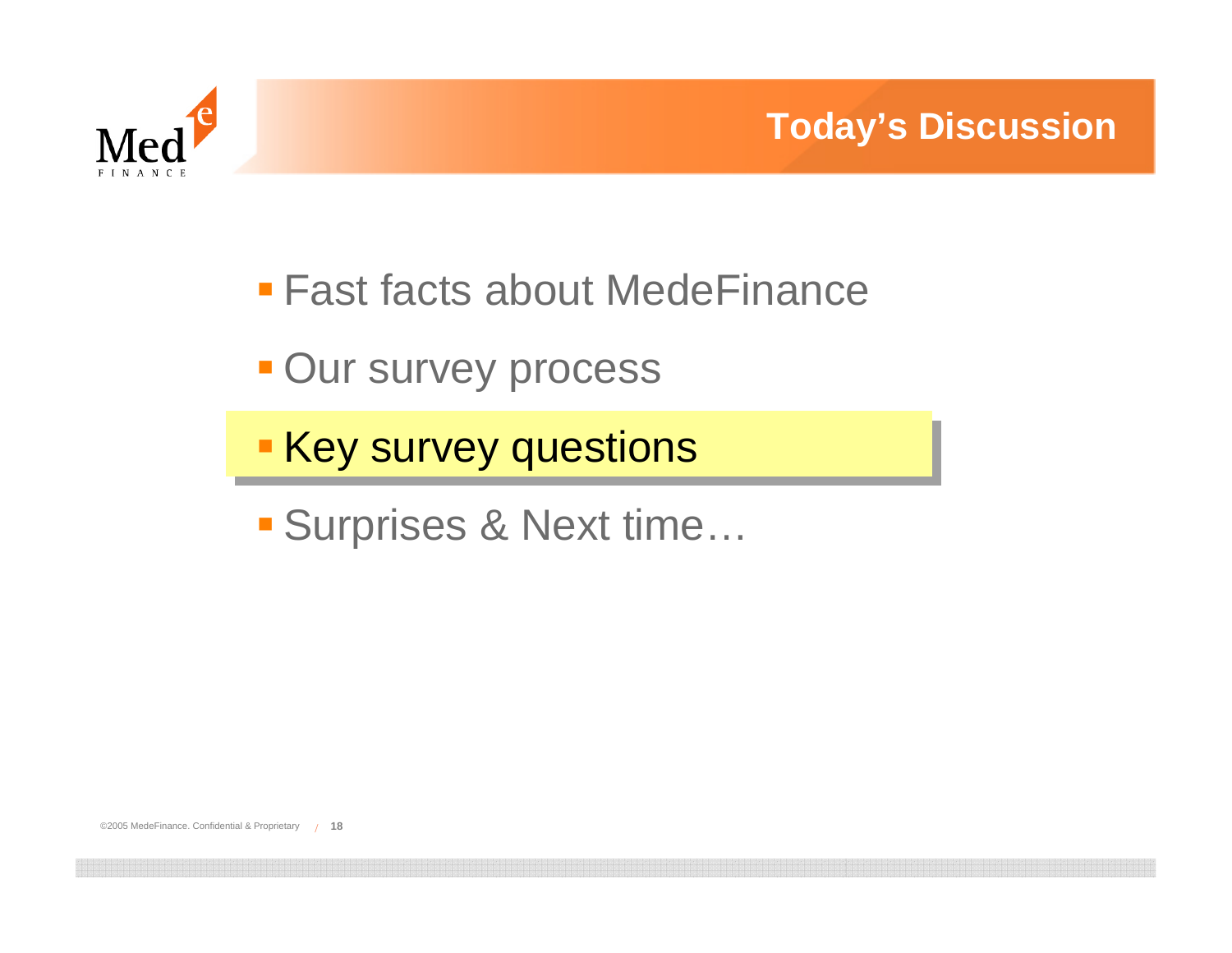



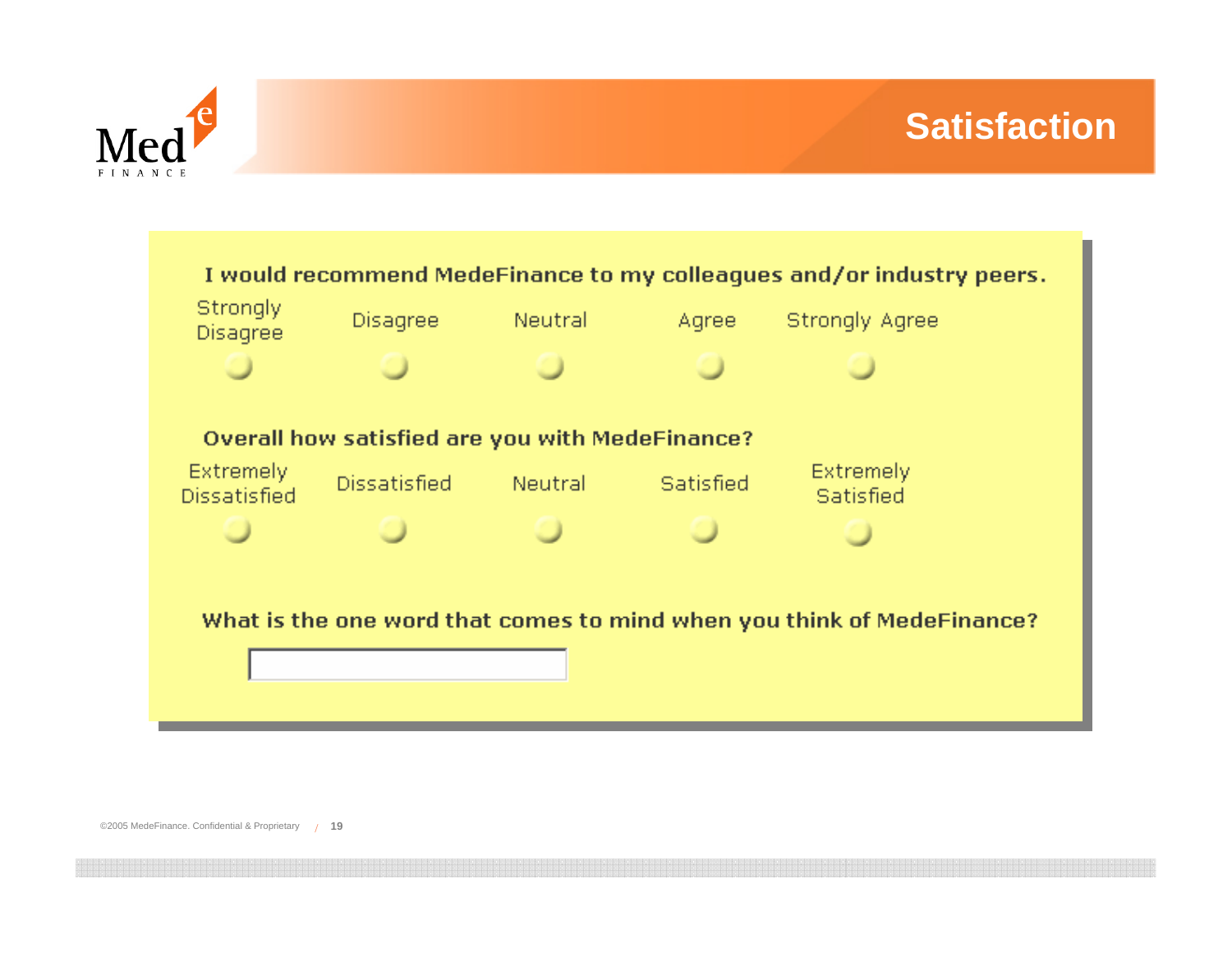

#### Using MedeFinance helps my organization: Strongly Disagree Disagree **Strongly Agree** Neutral Agree Benefit Statement #1 Benefit Statement #2 Benefit Statement #3 Benefit Statement #4



©2005 MedeFinance. Confidential & Proprietary /**20**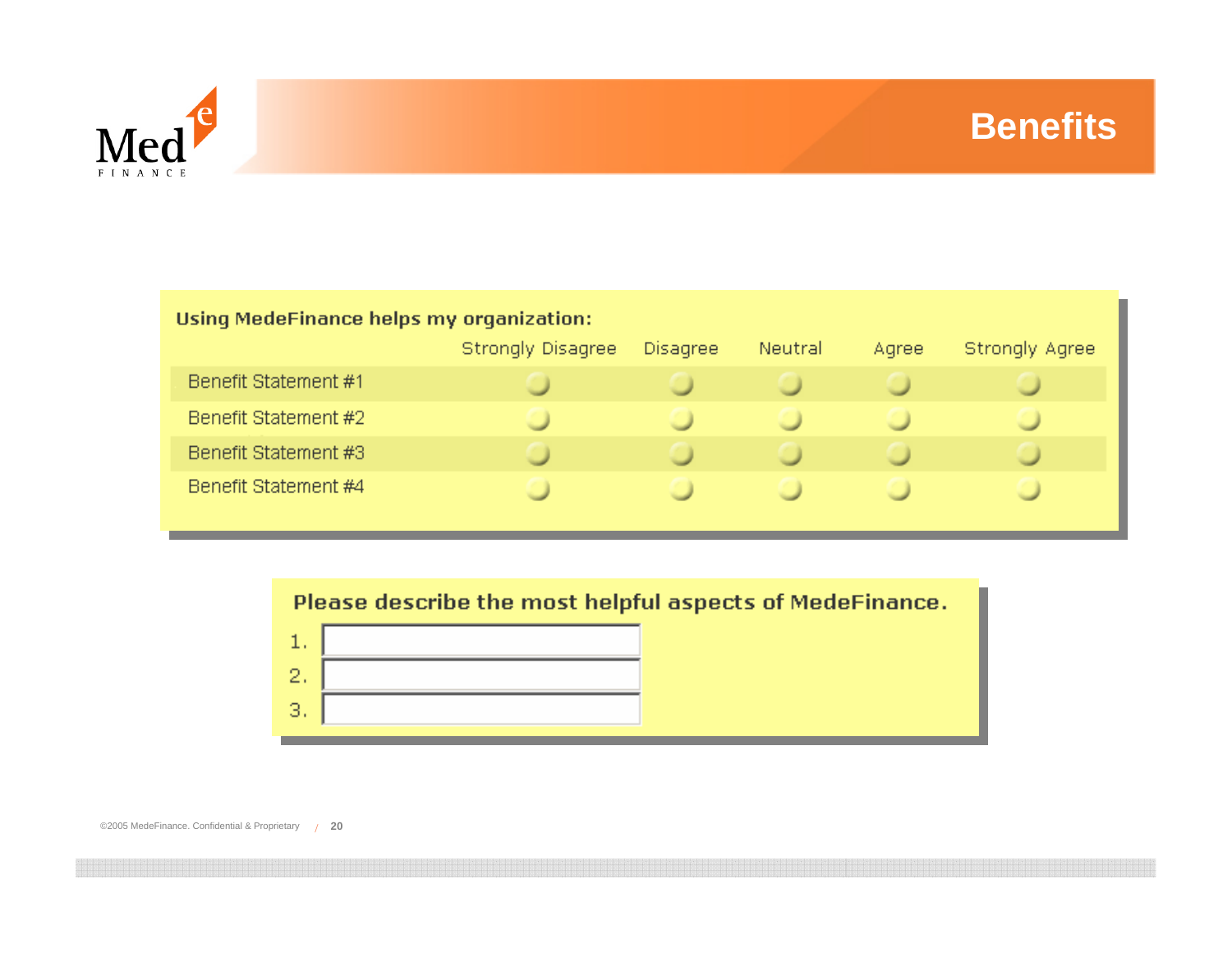



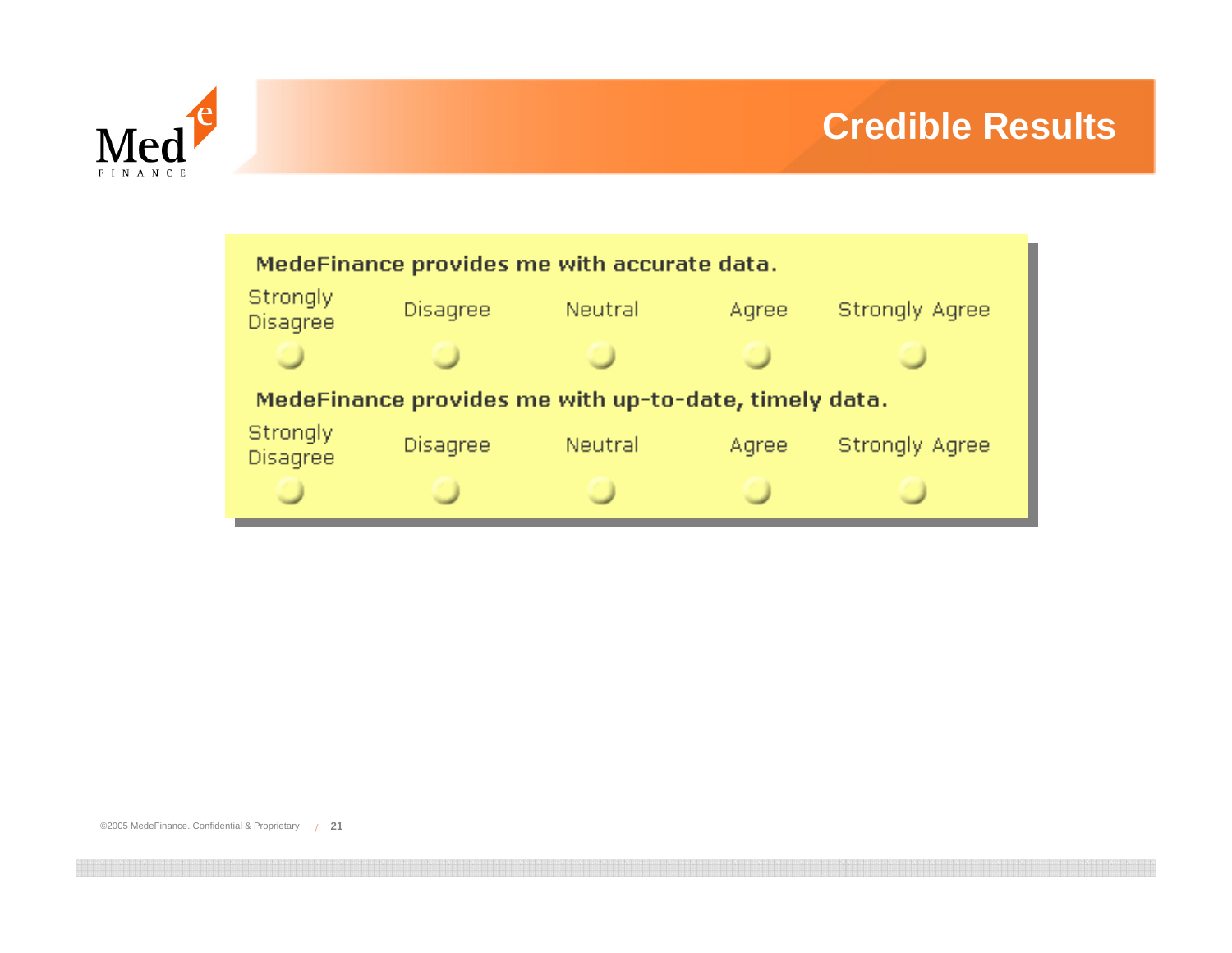#### **Usability & Training**



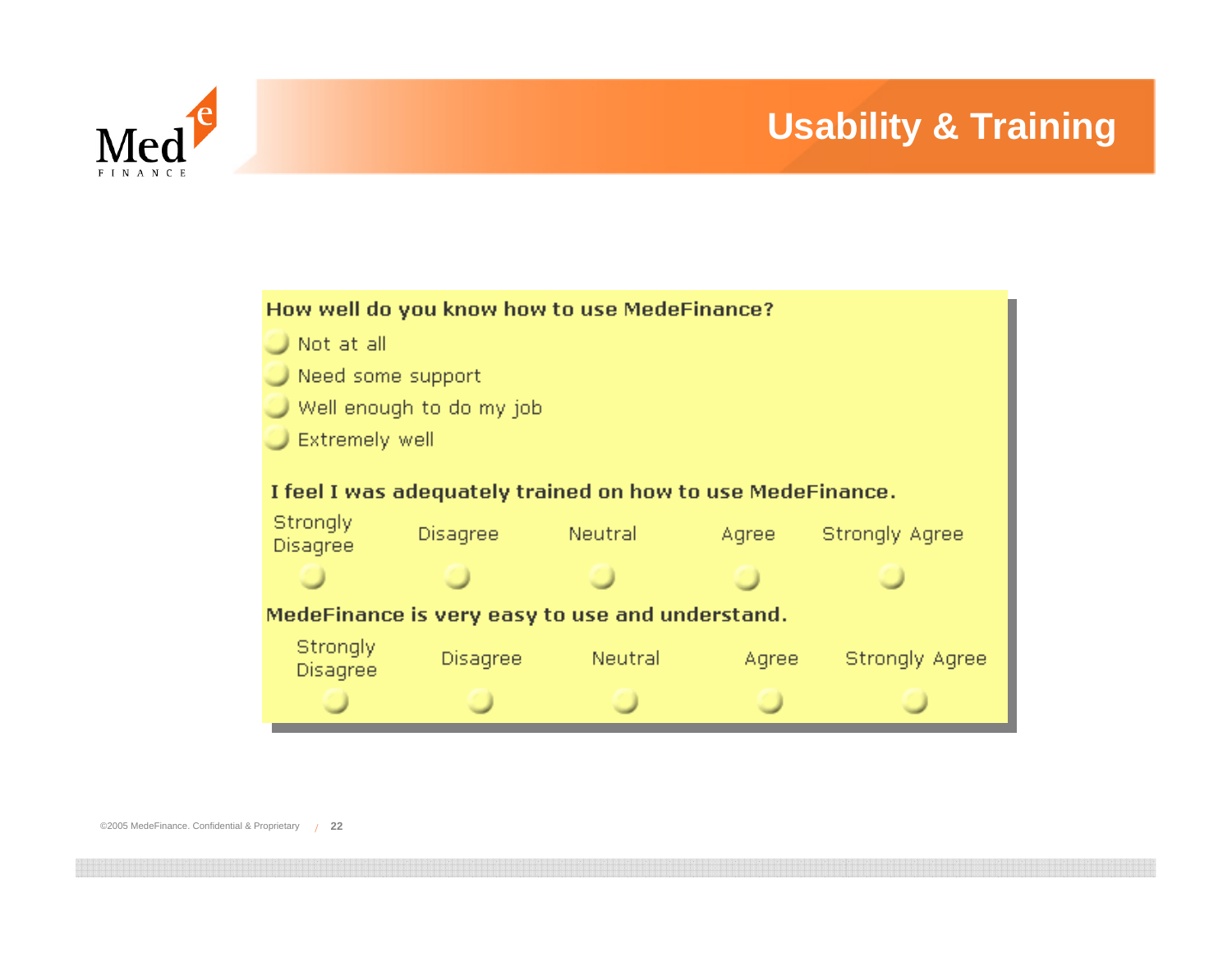

#### **MVQ - Most Valuable Questions**

Please describe how MedeFinance can improve the service they provide

What additional features or capabilities would you like MedeFinance to provide?



Please feel free to provide any additional comments and feedback.

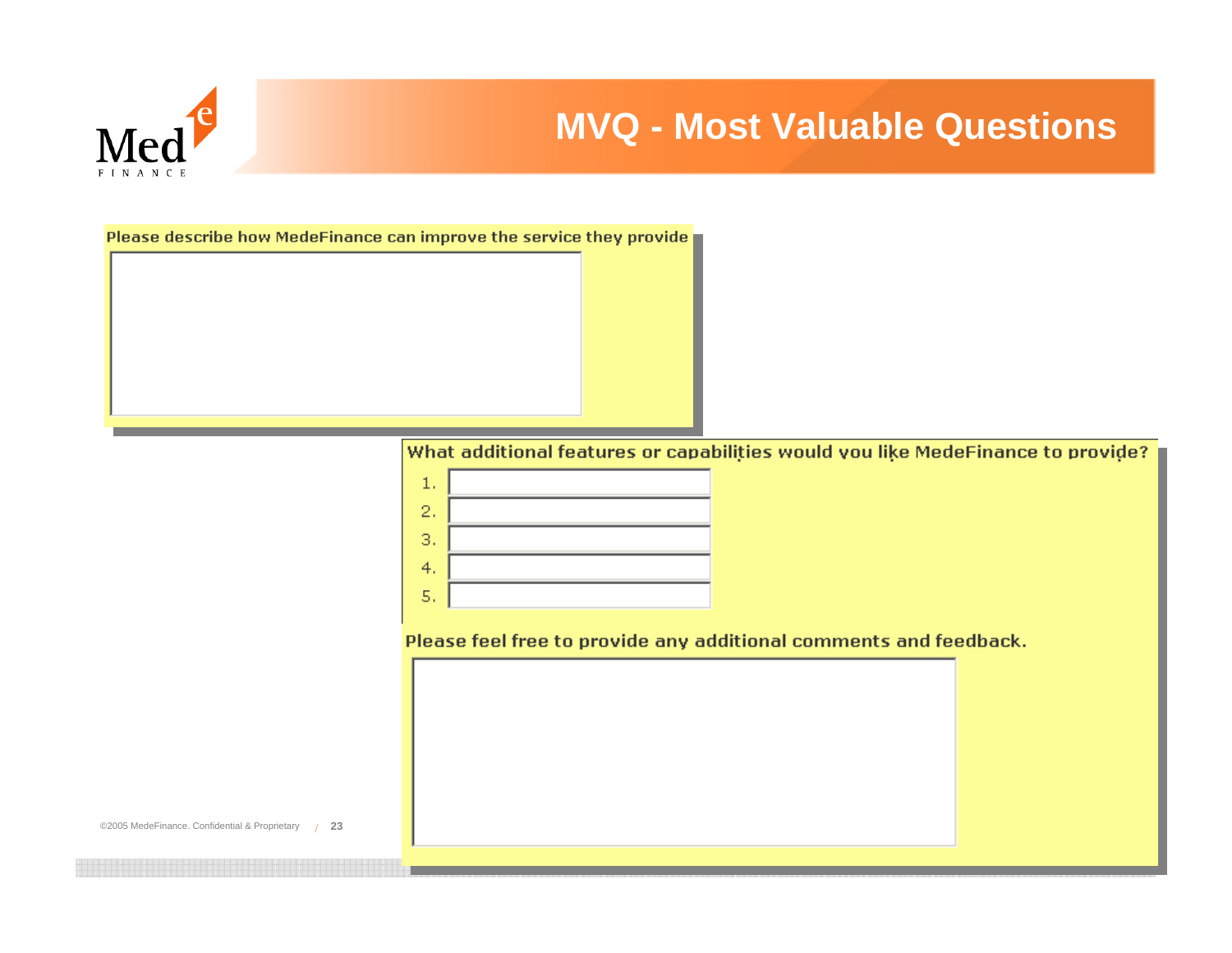

- Fast facts about MedeFinance
- **Our survey process**
- **Key survey questions**
- Surprises & Next time…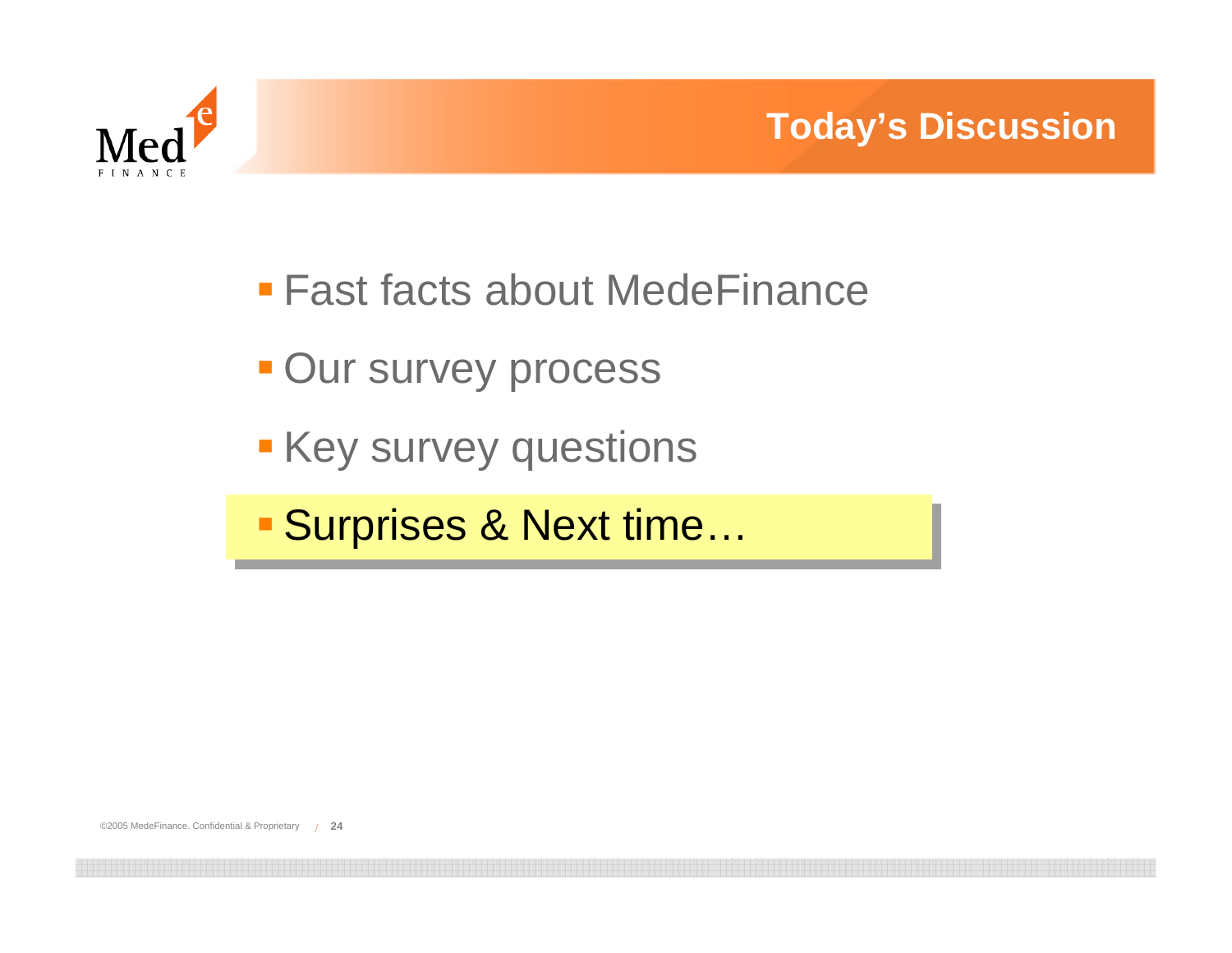



## **The survey was a success!**

- **Validation and reality check**  significant value can be achieved from a small group n<300
- **Response rate -** reminders really do drive response rates
- **Customer affinity counts**
- **How much work it really takes**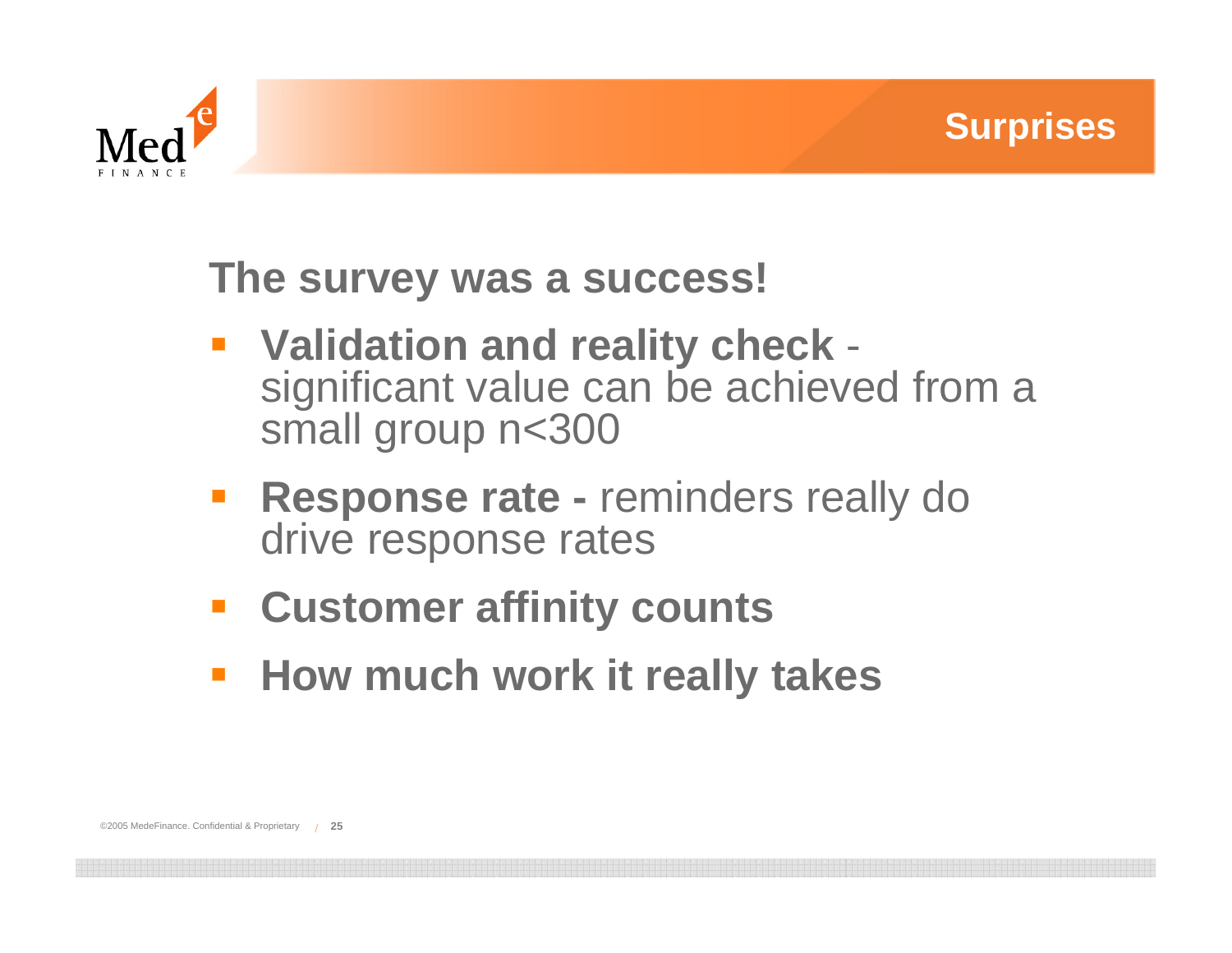

**Now that we have experience, next time we will…**

- $\overline{\mathbb{R}^2}$  **Segment the survey -** ask the right questions to the right people
- **E** Quality over quantity perform more analysis with fewer questions. How will the answer be used?
- $\mathcal{L}_{\mathcal{A}}$ **Increase survey group size**
- **EXECUTE: Seriously consider outsourcing!**